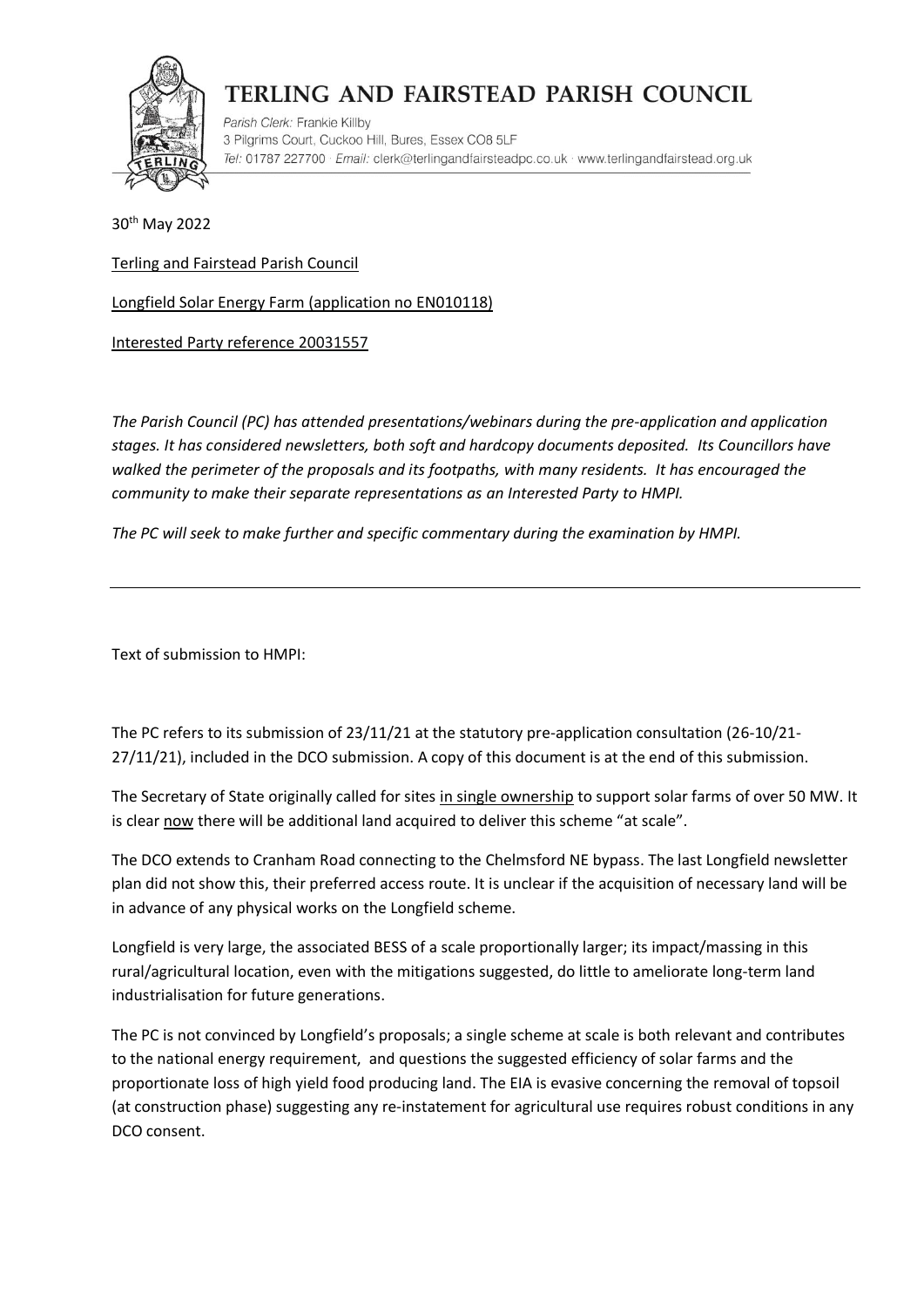

Parish Clerk: Frankie Killby 3 Pilgrims Court, Cuckoo Hill, Bures, Essex CO8 5LF Tel: 01787 227700 · Email: clerk@terlingandfairsteadpc.co.uk · www.terlingandfairstead.org.uk

## $2/$ ..

The economic model charging the BESS from solar (daytime) then night-time alternatives has been glossed over. This is the main economic driver for the quantum and scale of the BESS - Longfield should evidence this. The PC intends to challenge the battery technology and Essex Fire and Rescue responses as to future community risk, which it believes to be significant.

Alternative sites which may have been considered are dismissed as those that "may come forward in addition to Longfield in due course", one is already in the control of EDF (Bradwell). The PC will challenge this view at examination. The proposal includes several Chelmsford City Council/Braintree District Council designated and adopted 'protected lanes'. The PC is extremely concerned about the negative effect on landscape/visual amenity in this attractive part of Essex for its community, and Chelmsford's expanding population.

The construction/de-construction impacts the community's amenity significantly. Longfield advise 600 personnel at times with associated vehicle movements. Will there be a construction camp and hours of work conditioned as Monday to Friday 0730-1700, Saturday 0730-1300 with no work on Sundays?

The PC is still to be convinced of the carbon factors stated in the manufacture, construction, operation and decommissioning of the scheme as well as the negative carbon footprint of any associated activity.

The PC notes that no permanent legacy community assets are included within the proposals.

The PC has concerns on the applicant's financial status. The PC requests the re-instatement of land to agricultural use be conditioned by a performance bond.

The PC has two other DCOs (pre-statutory consultation stage); A12 widening and National Grid East Anglia Green and the proposed Chelmsford Garden Village is close to the site. The PC seeks evidence of collaborative approaches to programming these significant impacts within the Parish.

The cumulative effect of the Longfield proposals and all other solar schemes will affect the UK's food security. The local landscape will suffer and the PC recommends **this** DCO should not be granted.

In summary, the PC's combined community view is the scheme is too large and in the wrong place.

END OF SUBMISSION TEXT - TO FOLLOW - LETTER TO PLANNING INSPECTORATE 23<sup>RD</sup> NOVEMBER 2021

\_\_\_\_\_\_\_\_\_\_\_\_\_\_\_\_\_\_\_\_\_\_\_\_\_\_\_\_\_\_\_\_\_\_\_\_\_\_\_\_\_\_\_\_\_\_\_\_\_\_\_\_\_\_\_\_\_\_\_\_\_\_\_\_\_\_\_\_\_\_\_\_\_\_\_\_\_\_\_\_\_\_\_\_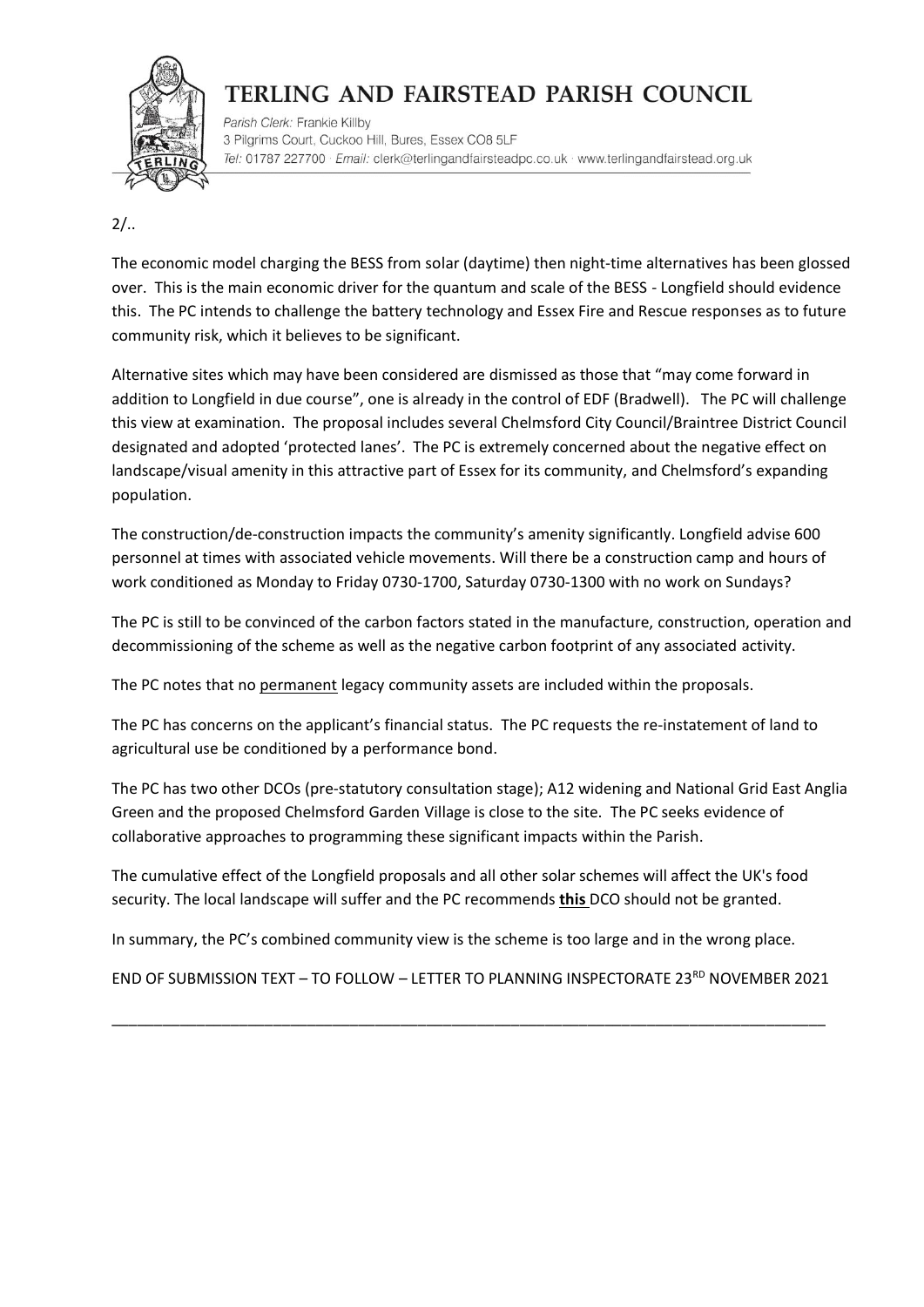

Parish Clerk: Frankie Killby 3 Pilgrims Court, Cuckoo Hill, Bures, Essex CO8 5LF Tel: 01787 227700 · Email: clerk@terlingandfairsteadpc.co.uk · www.terlingandfairstead.org.uk

#### 23 November 2021

Longfield Solar Farm; Development Consent Order - Additional Statutory pre-application consultation 26 October 2021 to 23 November 2021 under section 42 of Planning Act 2008

Please find set out below Terling and Fairstead Parish Council's response to Longfield Solar Farm's letter of 25 October 2021 addressed to the Clerk and attached Newsletter.

Terling and Fairstead Parish Council (The Council) is a statutory consultee.

#### General update

The Council's Planning Committee held a public meeting on 10 November 2021 and invited all parishioners via its website and village hub to respond to both the above letter and Newsletter via the Clerk of the Council.

The Council's formal response now includes those expressed opinions of the wider community.

The Council is aware of two major infrastructure schemes that will affect and impact the subject application proposals namely:-

- A12 widening proposals being advanced by a DCO application by National Highways and presently before the Planning Inspectorate, which may now be registered.
- Chelmsford NE bypass being advanced by Essex Highways (ref cc/Chl/85/21) to Essex County Council.

The Council is concerned by the apparent lack of reported public engagement to demonstrate joined-up thinking between these separate applications and the Longfield team, with its consequent effects on the loss of amenity and enjoyment to the lives of our parishioners.

The Council is aware that National Highways is commencing a further series of public consultations on its proposals to widen the A12. The Council will be making representations to National Highways regarding the need for a joined-up approach for these proposals, to allay its concerns and encourage a comprehensive and inclusive approach to these major infrastructure schemes.

The stated construction programmes for the separate schemes appear to have become combined and will seriously impact on many residents and parishioners, especially to the west of the community.

#### **Communication**

The Council is concerned to note that Longfield's Newsletter of 25 October 2021 had not been received by many members of the Terling community. Indeed, if it had not been for the Council's monitoring of the Longfield website, the wider community would have remained in ignorance of the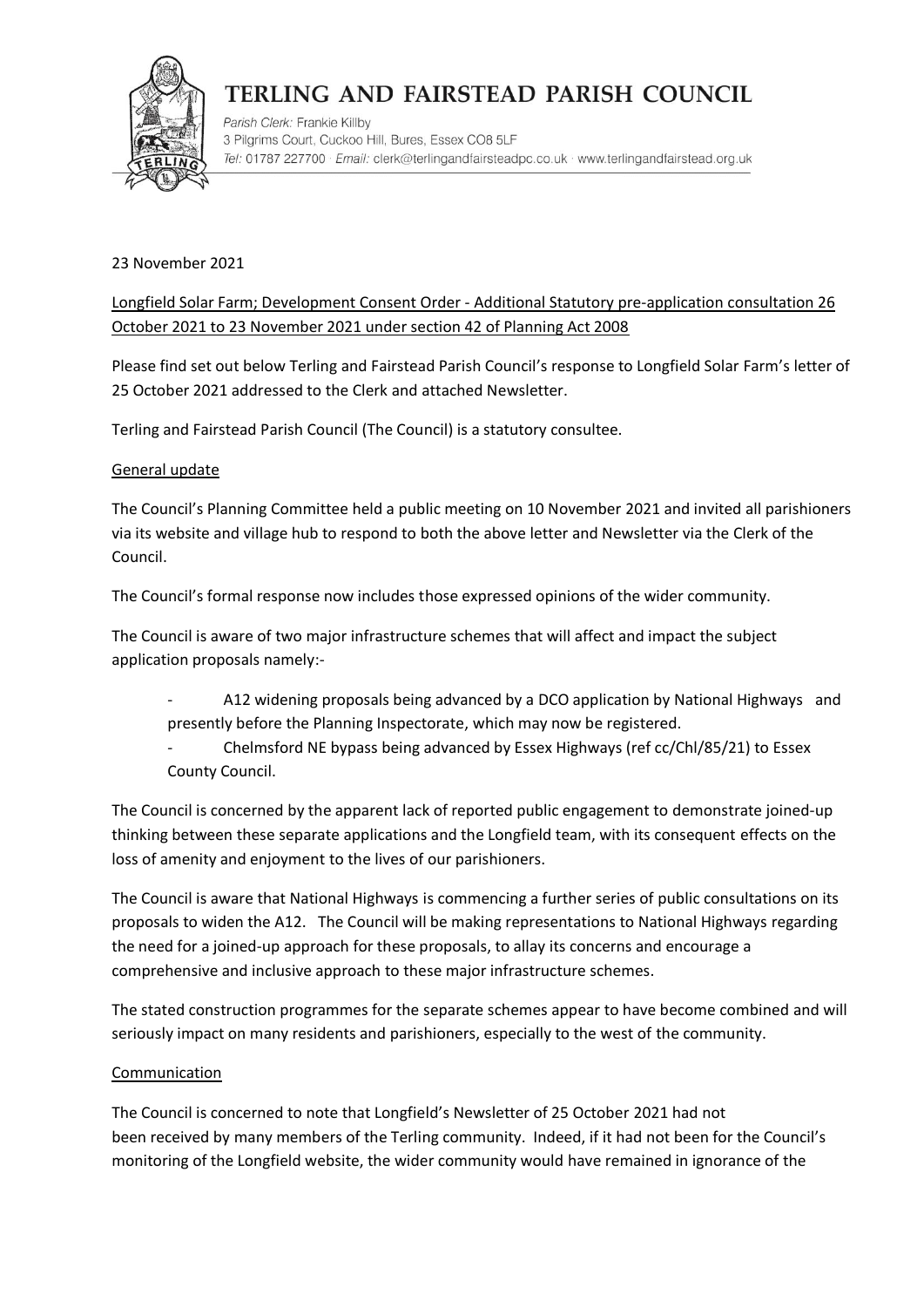

Parish Clerk: Frankie Killby 3 Pilgrims Court, Cuckoo Hill, Bures, Essex CO8 5LF Tel: 01787 227700 · Email: clerk@terlingandfairsteadpc.co.uk · www.terlingandfairstead.org.uk

## $2/$ ..

additional consultation. The Council will be bringing this lack and lapse of the statutory consultation process to the attention of the Planning Inspectorate.

Please note the reference on the Longfield website to locate the October Newsletter was confusing. Longfield has demonstrated no effort to garner wider publicity with posters or leaflet drops to publicise and inform parishioners of the proposed changes prior to the time of writing, which is disappointing.

Should further consultation and Newsletters be produced by the Longfield team, we would request and encourage a more inclusive consultation process.

### Infrastructure proposals, access and traffic management

The Council notes that there are significant changes to access now proposed. They are convenient to Longfield's commercial aspirations and not the wider community. The Council will, in due course, comment on the suitability of the enlarged scheme in this location, and the defective rationale for this site's selection. We will also be analysing suggested alternative site appraisals for comparison, with less impact to the continued quiet enjoyment of the wider Terling community and combined detrimental effect on our environment and continued wellbeing. We shall continue to question the loss of c 1172 acres of land capable of food production.

The proposed revision to the DCO application boundary now includes Wheelers Hill and Cranham Road but only to the extreme width of the carriageway and footpath as may be extended. There is no supporting data supplied, and certainly the Longfield communications of 25 October 2021 does not include reference to any residential properties that continued amenity is set to be impacted by this proposed revision. Is it the intention that these changes to the roads will be permanent or will Longfield reinstate to present configurations on operation of the Longfield facility?

The revision to this application is silent in relation to Drakes Lane, which the Council suggests is set to become an alternative route of access to the western approaches to the Terling settlement, via Birds Farm Lane and Noakes Farm Lane (which combine to Waltham Road).

The Chelmsford NE bypass planning application [direct to Essex County Council (ECC)], does not appear to take into consideration in section 1B of that application, the revisions now proposed by Longfield for Cranham Road and Drakes Lane. The Council has made representations to ECC drawing attention to this apparent disconnect in comprehensive data provision.

### Battery Storage

The Council is now aware the proposed enlarged battery storage facility at Bulls Lodge substation is now being advanced as the preferred location. We continue to seek further information as to the safety of the proposed technology for battery storage, conversion (DC to AC and AC to DC). It appears the storage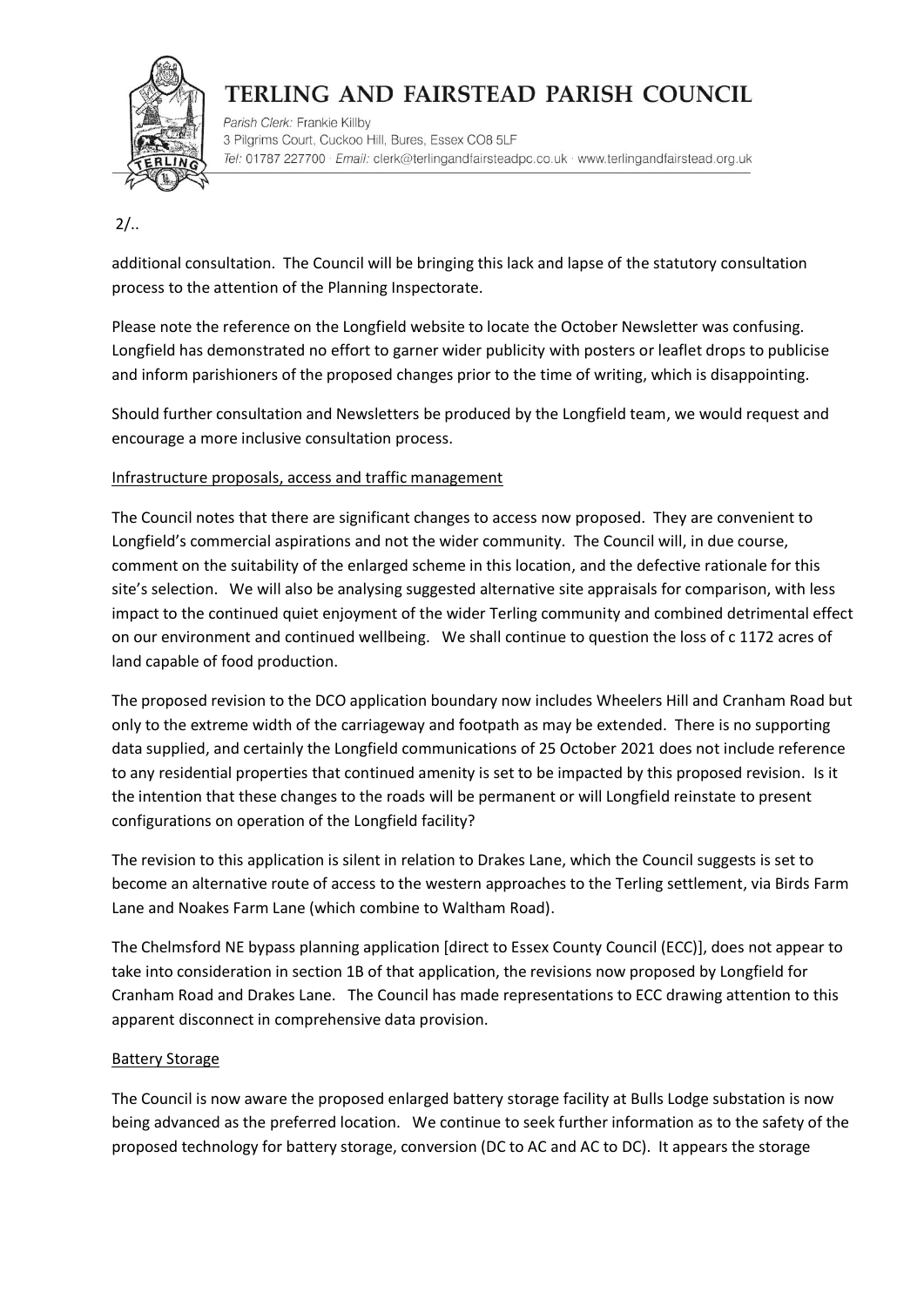

Parish Clerk: Frankie Killby 3 Pilgrims Court, Cuckoo Hill, Bures, Essex CO8 5LF Tel: 01787 227700 · Email: clerk@terlingandfairsteadpc.co.uk · www.terlingandfairstead.org.uk

### $3/$ ..

facility is now even closer to the A12 (which will be 6 lanes when widened). The battery storage is also closer to Boreham village.

The Council is increasingly concerned as to the size and installation of more battery technology and the explosion risk from such a concentration of battery enclosures. The Council is very uncomfortable about the robustness of the responses to its enquiries to the Fire Authorities and the Longfield team.

### Additional Solar Farms within 8 kms of the Longfield site

The Council has been monitoring the proposed solar farm and battery storage scheme at Links Farm to the south of Braintree (BDC ref 21/01878, 9 June 2021). This is c163acres and stated to be capable of producing 35Mw and is pending consideration by Braintree District Council at the time of writing.

Observation has been made that if c163 acres of land at Links farm is stated as producing 35Mw of generated power, why is the Longfield site (as now enlarged and re-stated as being c1172 acres) only capable of producing 50Mw?

### Concluding comments

To say changes in the revised proposal and this additional statutory consultation are consequent as mere "refinements" to the new Longfield proposal, is disingenuous.

Stating that the further consultation is … "purely changes to the scheme boundary in order to allow for our preferred grid connection route." and "these changes will not affect the outcomes of the PEIA set out in the PEIR…", the Council contends is Longfield seeking to mitigate previous scheme errors in its initial round of public consultation resulting in the earlier DCO submission. The Council now questions the deliverability of the wider and much enlarged Longfield scheme.

Parishioners have commented that when the Secretary of State first approached the wider UK market seeking site proposals for a 50Mw solar farms and battery storage installations, it was clearly stated the sites proposed should already be in a single ownership or controlled by the respondents, evidently from the information supplied in the Longfield October letter this is not now the case.

There is no confirmation the additional land has been acquired or rights acquired to deliver the Longfield proposal as has now become enlarged. There is commentary that the necessary land has to be so controlled (perhaps by compulsory purchase) but it appears there is no certainty given as to programme or agreement. Additionally, the existing HV pylons and distribution infrastructure is already in excess of 60 years old, and the expected life cycle of the existing pylons suggests replacement during the expected period of operation of the Longfield installation; should, even now, an underground network of cables to future proof the facility, be advanced for public consultation?